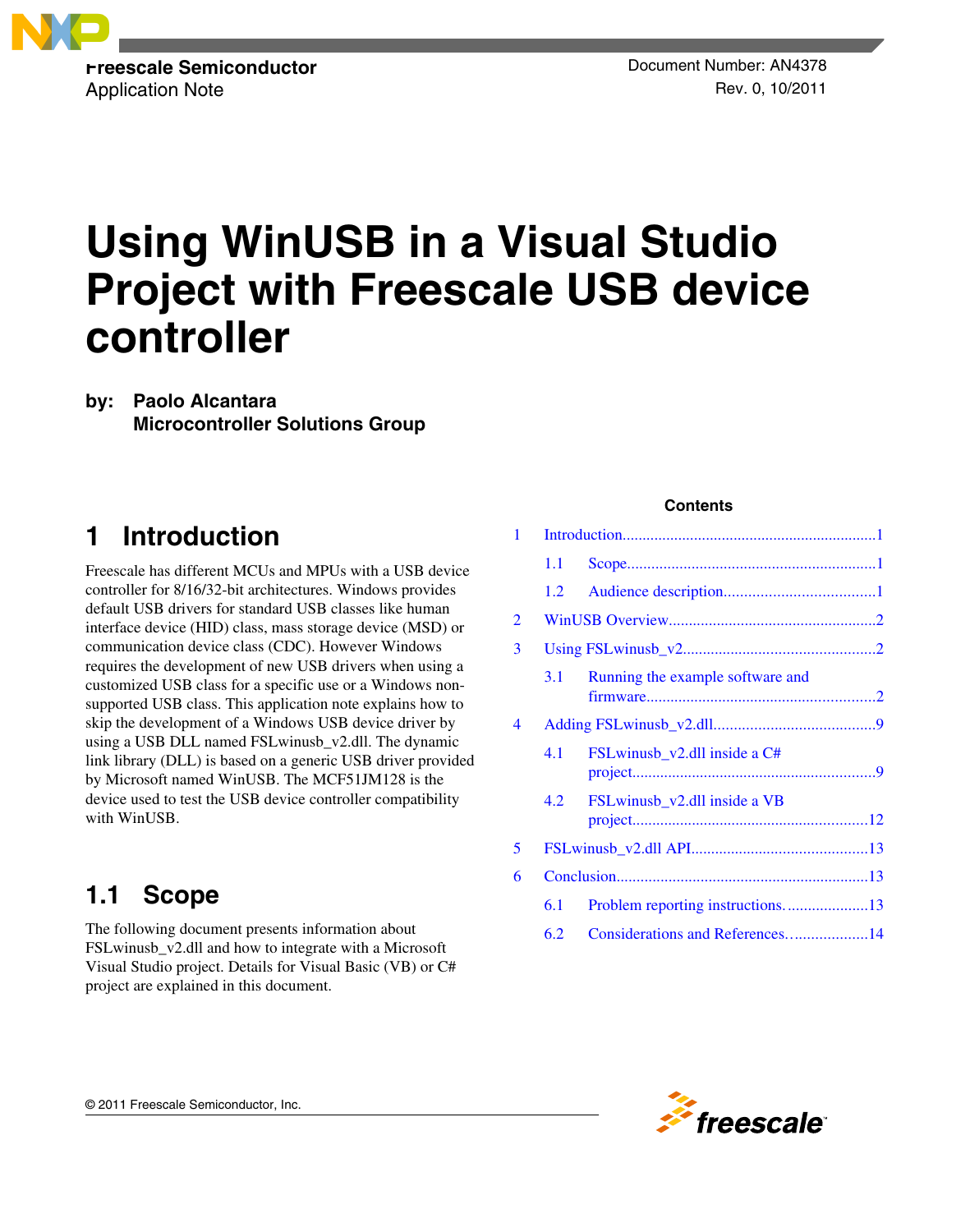<span id="page-1-0"></span>

## **1.2 Audience description**

This document is intended to be used by all software development engineers, test engineers, and anyone else who is integrating a USB device driver in a PC application.

## **2 WinUSB Overview**

WinUSB is a generic USB driver provided by Microsoft. The application programming interface (API) is intuitive in providing access to: bulk, interrupt and control endpoints. Currently, isochronous endpoints are not supported. Control endpoint's data are exposed to the user, after that any USB setup packet can be built. WinUSB is supported with the following Windows OSes:

- Windows XP with SP2 or later
- Windows Vista
- Windows 7 and later

WinUSB works with 32 and 64-bit Windows editions by using the same USB setup information file (INF file). The following architectures are supported:

- x86
- amd<sub>64</sub>
- Itanium (ia64)

FSLwinusb\_v2.dll contains WinUSB functionality in the form of a Windows DLL. FSLwinusb\_v2.dll hides the WinUSB initialization to the user, and then the DLL can be used by the Visual Studio suite. This application note is tested with the following:

- Microsoft Visual C# 2008 Express Edition
- Microsoft Visual Basic 2008 Express Edition

## **3 Using FSLwinusb\_v2**

The following documents are suggested to understand the details mentioned in the next sections:

- Microsoft WinUSB reference document (WinUsb\_howto.docx) available from <https://www.microsoft.com>
- Demo JM User Manual (DEMOJMUM.pdf) available from <https://www.freescale.com>
- Demo JM Quick Start Guide (DEMOJMQSG.pdf) available from<https://www.freescale.com>
- Demo JM Schematics (DEMOJM\_Schematics.pdf) available from <https://www.freescale.com>

## **3.1 Running the example software and firmware**

The following steps explain how to test the FSLwinusb\_v2.dll test included with this application note.

- 1. Unzip file AN4378SW.zip.
- 2. Open {INSTALLATION DIR}\WinUSBExample in C#\WinUSBExample\bin\Release\WinUSBExample.exe. The following GUI is shown in Figure 1. FSLwinusb\_v2.dll file must be in the same folder of the executable file.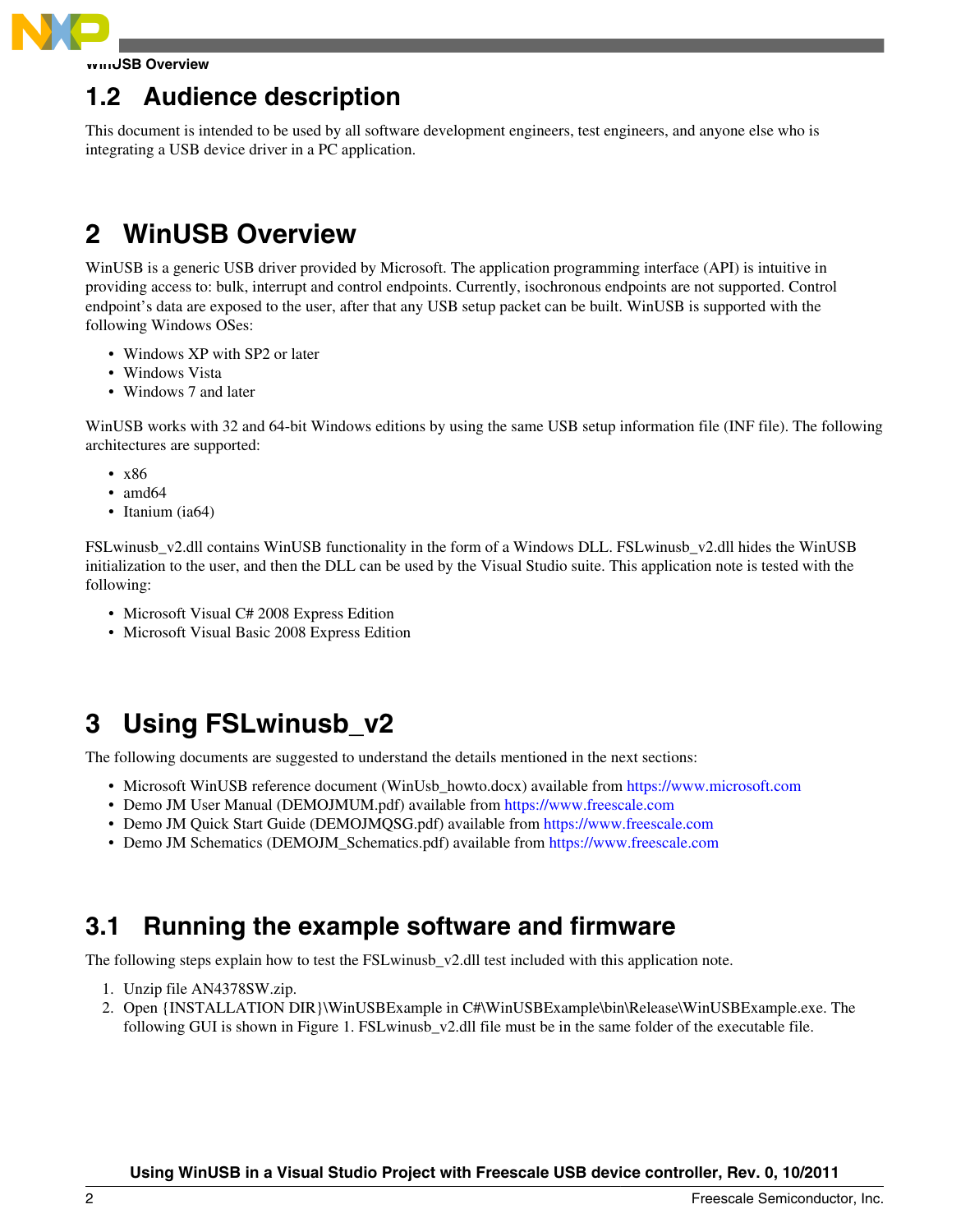

| $\Box$ o $\times$ |
|-------------------|
| Clo<br>Close USB  |
|                   |
|                   |
|                   |
|                   |

### **Figure 1. C# application**

- 3. Download and install CMX USB V1 stack from JM128 web page. Installer unzips CMX USB V1 SW stack in C:\
- 4. Copy and paste "WinUSB Test 2.0" directory from AN4378SW.zip inside C:\CMXUSB\_LITE\_V1 directory.
- 5. Back up usb\_config.h file contained in C:\CMXUSB\_LITE\_V1\usb-peripheral\src\mcf51xx\usb-drv\. Then copy the file C:\CMXUSB\_LITE\_V1\WinUSB Test 2.0\Sources\drivers\usb\usb\_config.h and use this file to replace backup file in C:\CMXUSB\_LITE\_V1\usb-peripheral\src\mcf51xx\usb-drv\.
- 6. Open MCP file using CodeWarrior v6.3 (Classic Edition) located in C:\CMXUSB\_LITE\_V1\ \WinUSB Test 2.0\WinUSB Test 2.0.mcp as shown in Figure 2.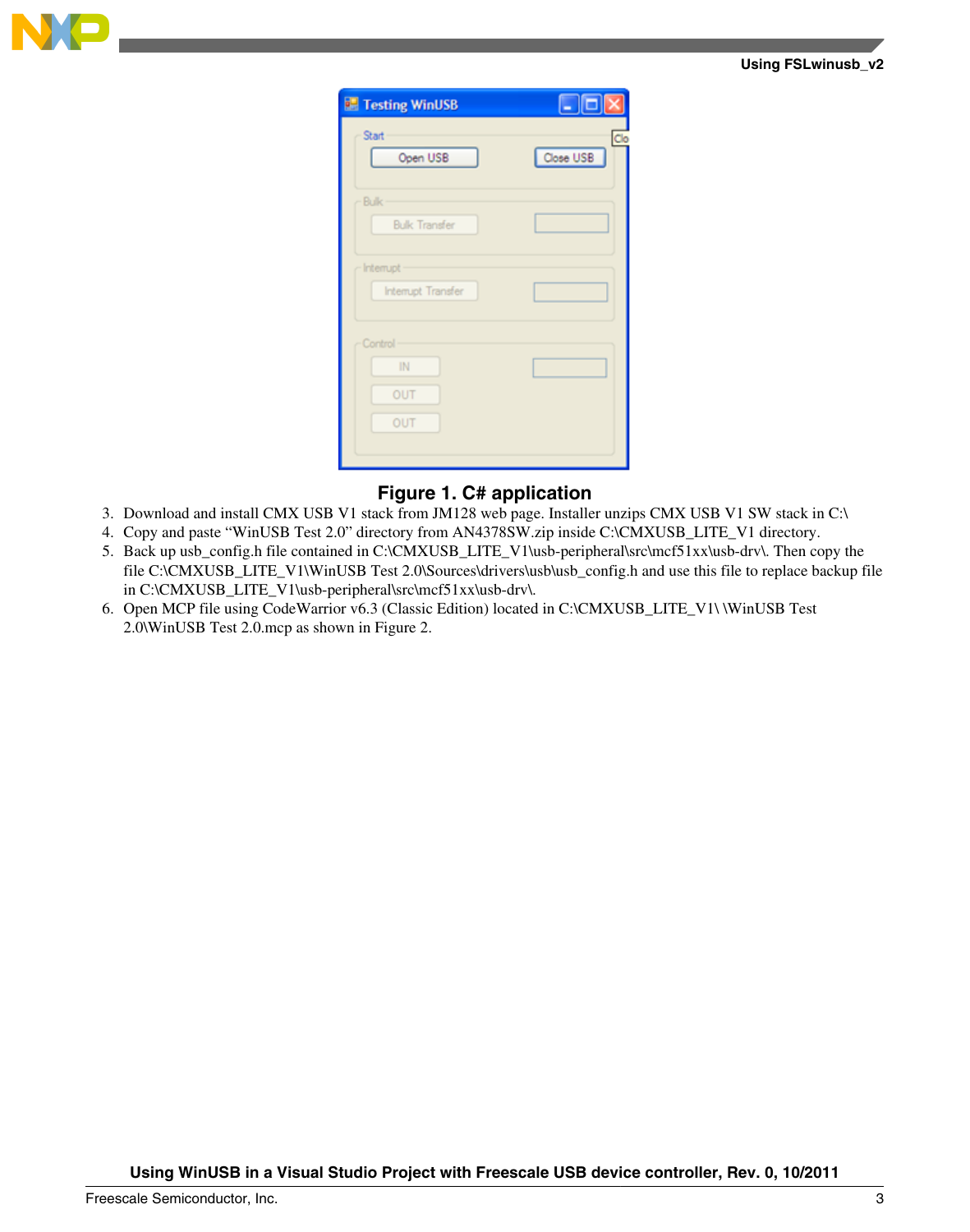



### **Figure 2. WinUSB Test using CodeWarrrior**

- 7. Set jumpers of JM128 according to DEMOJMUM.pdf default jumper position. This file also contains details on how to download an application using PEmicro debugger.
- 8. Compile and download to Freescale JM128 board.
- 9. Use miniUSB cable to connect between PC and JM128 board. The following figure must be shown. The DEMOJMUM.pdf contains details on how to switch between PEmicro and MiniUSB power source.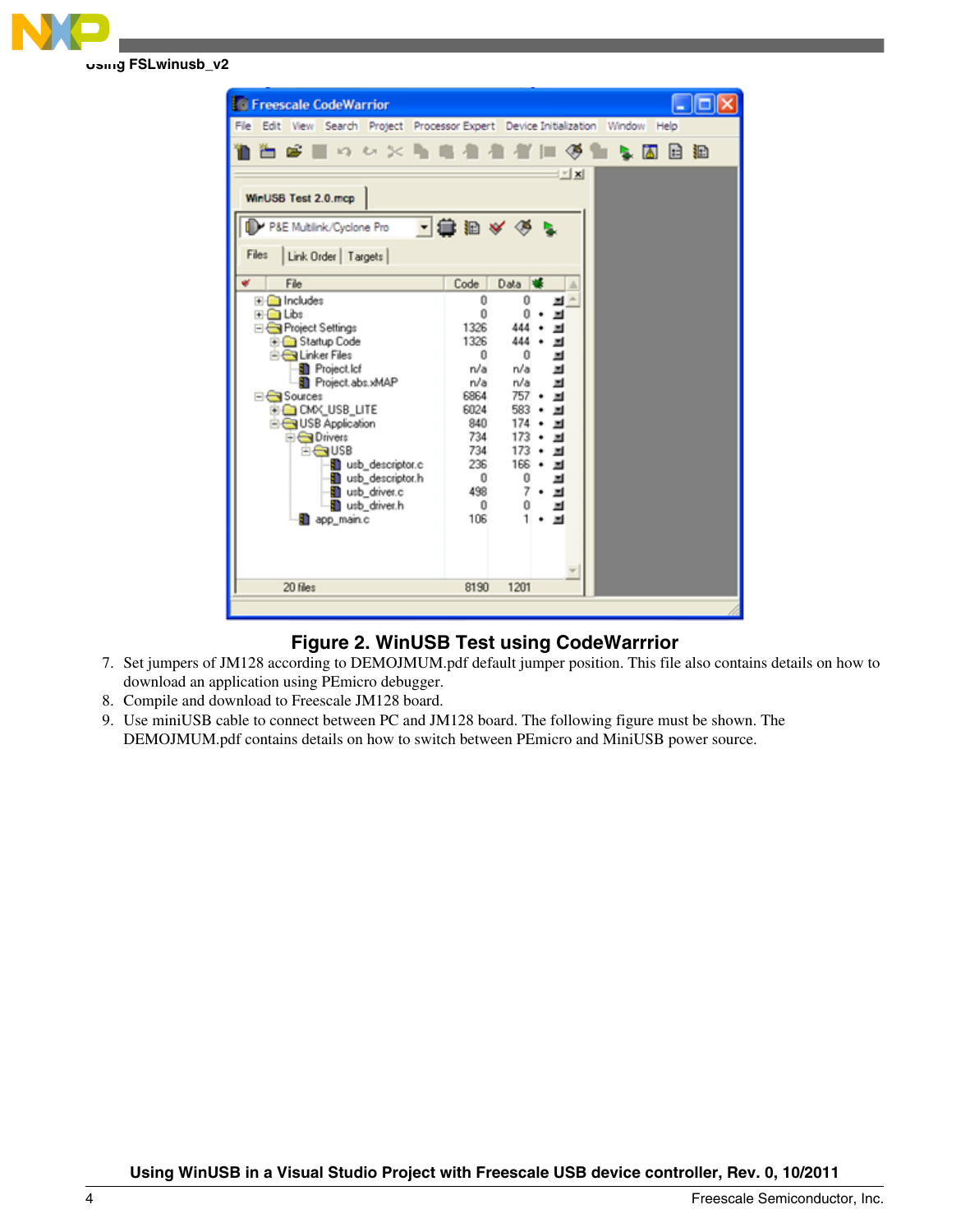

| <b>Found New Hardware Wizard</b> |                                                                                                           |  |  |  |  |
|----------------------------------|-----------------------------------------------------------------------------------------------------------|--|--|--|--|
|                                  | Welcome to the Found New<br><b>Hardware Wizard</b>                                                        |  |  |  |  |
|                                  | This wizard helps you install software for:                                                               |  |  |  |  |
|                                  | Device 000C                                                                                               |  |  |  |  |
|                                  | If your hardware came with an installation CD<br>or floppy disk, insert it now.                           |  |  |  |  |
|                                  | What do you want the wizard to do?                                                                        |  |  |  |  |
|                                  | ◯ Install the software automatically (Recommended)<br>Install from a list or specific location (Advanced) |  |  |  |  |
|                                  | Click Next to continue                                                                                    |  |  |  |  |
|                                  | < Back<br>Next<br>Cancel                                                                                  |  |  |  |  |

### **Figure 3. New USB device detected by Windows**

10. Use a customized Windows USB driver by selecting "JM128 WinUSB drivers" folder from AN4378SW.zip. Click next as shown in Figure 4. Then USB device is installed and recognized by Windows as shown in Figures 5 and 6.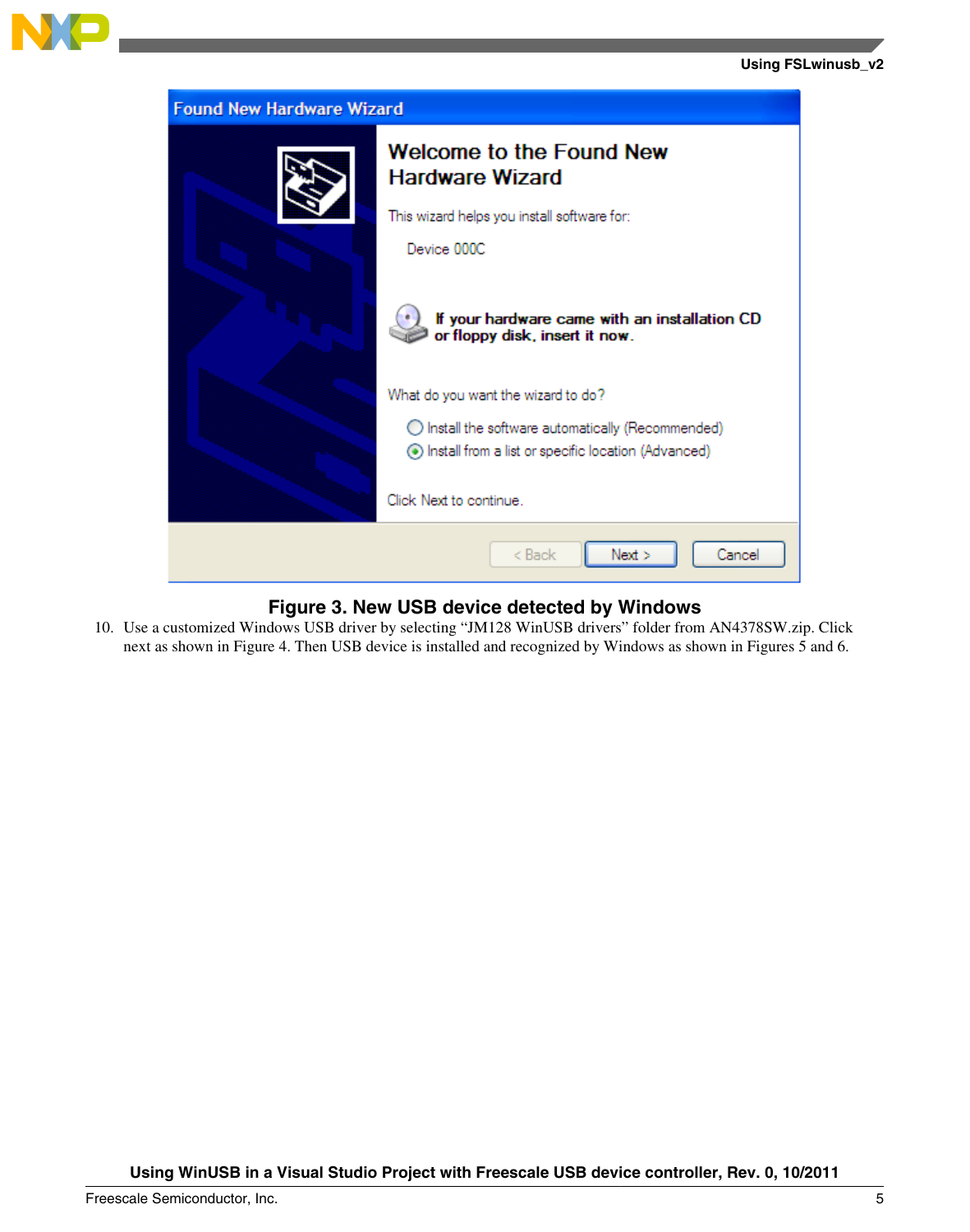

| <b>Found New Hardware Wizard</b>                                                                                                                               |
|----------------------------------------------------------------------------------------------------------------------------------------------------------------|
| Please choose your search and installation options.                                                                                                            |
| → Search for the best driver in these locations.                                                                                                               |
| Use the check boxes below to limit or expand the default search, which includes local<br>paths and removable media. The best driver found will be installed.   |
| Search removable media (floppy, CD-ROM)                                                                                                                        |
| IV Include this location in the search:                                                                                                                        |
| ng WinUSB dynamic version JM128 WinUSB drivers v<br>Browse                                                                                                     |
| ◯ Don't search. I will choose the driver to install.                                                                                                           |
| Choose this option to select the device driver from a list. Windows does not guarantee that<br>the driver you choose will be the best match for your hardware. |
|                                                                                                                                                                |
|                                                                                                                                                                |
| < Back<br>Next ><br>Cancel                                                                                                                                     |

**Figure 4. JM128 USB drivers are selected as the drivers for the USB device**

| <b>Found New Hardware Wizard</b>                                                         |                             |
|------------------------------------------------------------------------------------------|-----------------------------|
| Please wait while the wizard installs the software                                       |                             |
| Device 000C                                                                              |                             |
| WdfCoInstaller01005.dll<br>To C:\WINDOWS\system32<br>,,,,,,,,,,,,,,,,,,,,,,,,,,,,,,,,,,, |                             |
|                                                                                          | $<$ Back<br>Cancel<br>New > |

**Figure 5. USB device is installed**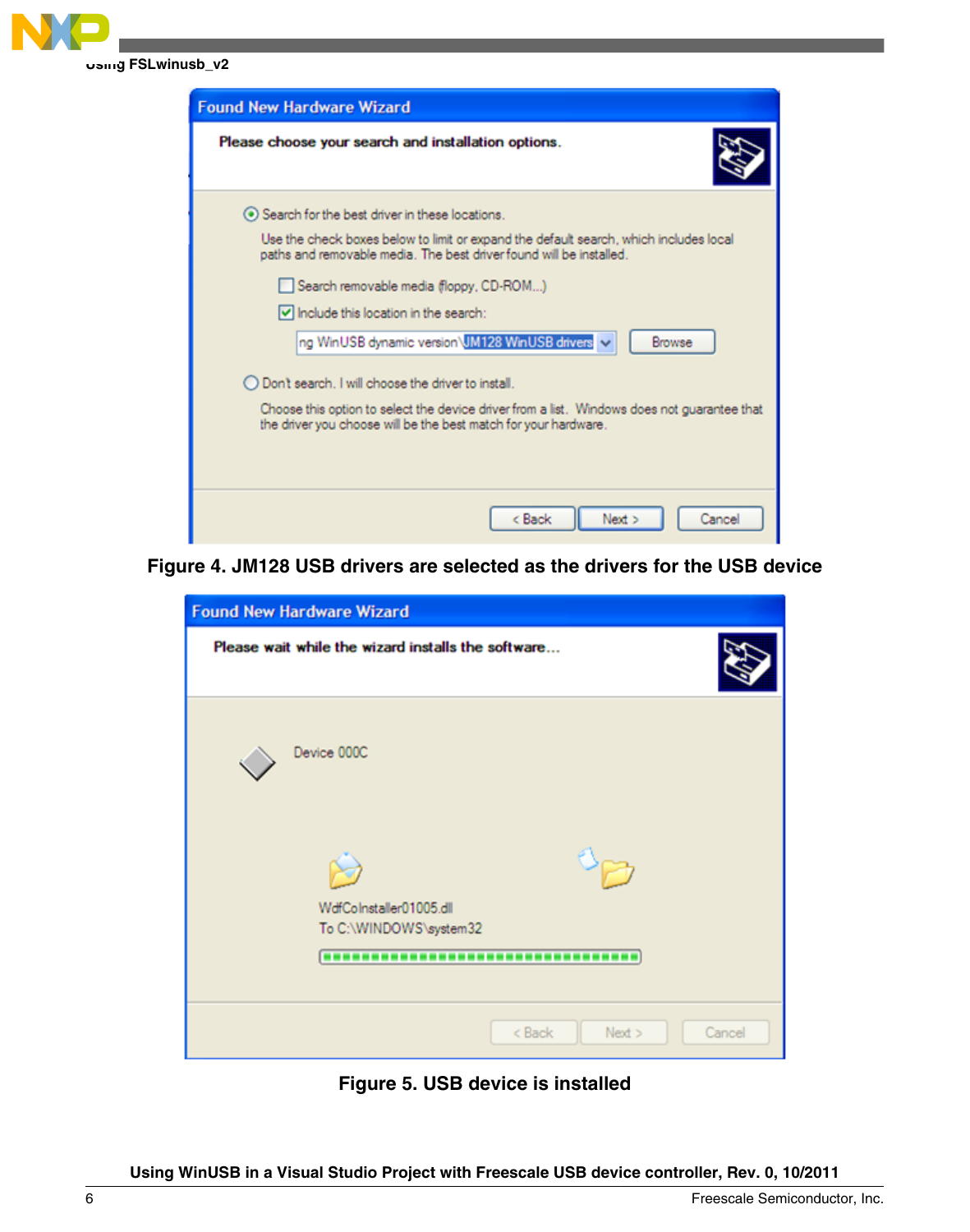

| <b>Found New Hardware Wizard</b> |                                                                                                                                                                       |  |  |  |
|----------------------------------|-----------------------------------------------------------------------------------------------------------------------------------------------------------------------|--|--|--|
|                                  | <b>Completing the Found New</b><br><b>Hardware Wizard</b><br>The wizard has finished installing the software for:<br>Device 000C<br>Click Finish to close the wizard. |  |  |  |
|                                  | Finish<br>< Back<br>Cancel                                                                                                                                            |  |  |  |

### **Figure 6. USB device recognized by Windows**

11. Using C# application, press "Open USB" button. Then a number appears inside the upper text field of the GUI as shown in Figure 7. GUI and USB communication can be stopped by pressing "Close USB". Basic connection and communication is completed.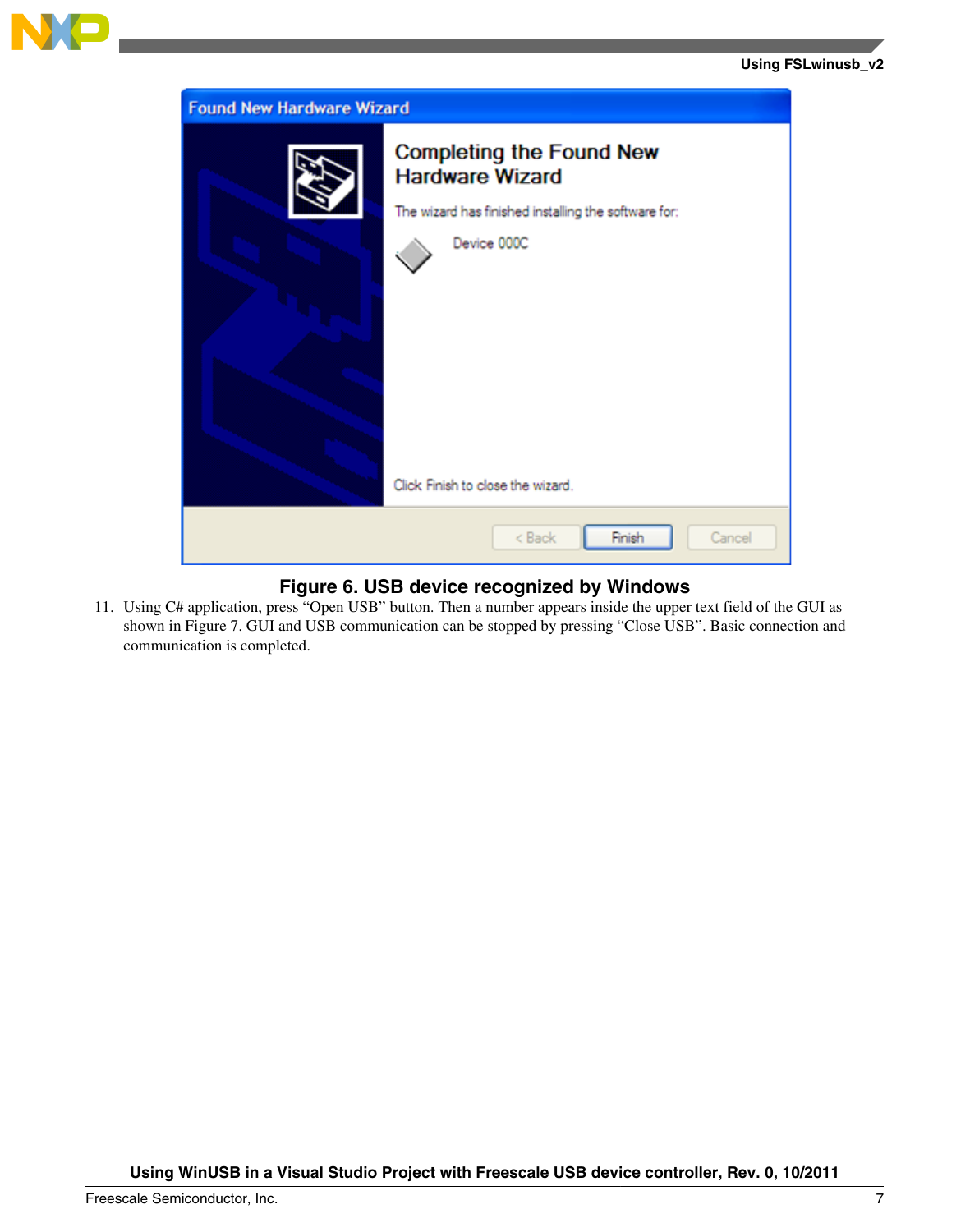

| $\Box$ $\Box$ |
|---------------|
| Close USB     |
| 170           |
|               |
|               |
|               |

### **Figure 7. C# application communicating with the USB device**

12. Communication can be observed by using a USB packet analyzer as shown in Figure 8. USB analyzer used is Ellisys Visual USB viewer. The log file is inside "USB Log Files" folder in the AN4378SW.zip.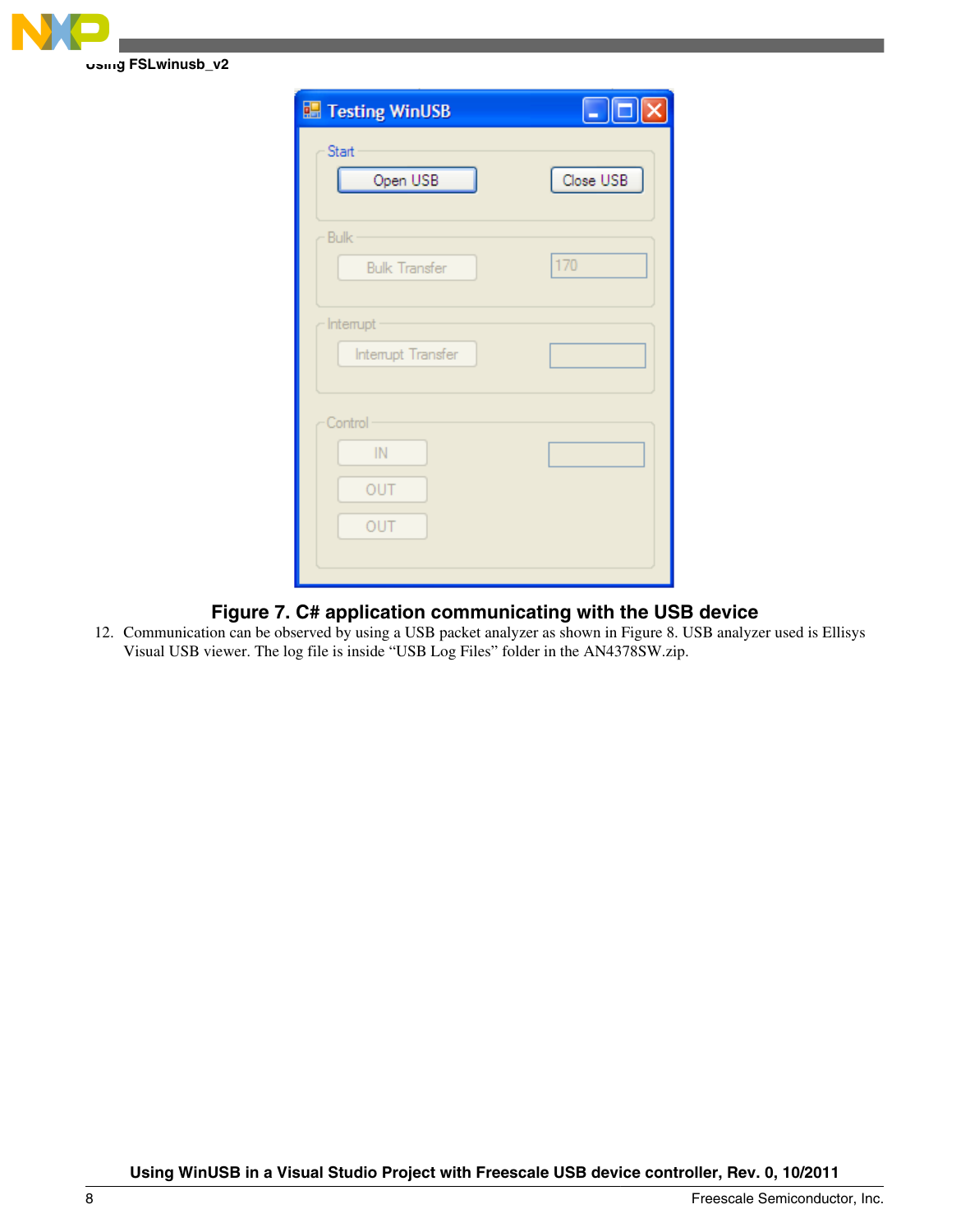#### **Adding FSLwinusb\_v2.dll**

<span id="page-8-0"></span>

| <b>P</b> USBLogging.ufo - Ellisys Visual USB<br>- 101                   |      |              |               |                              |                       |  |
|-------------------------------------------------------------------------|------|--------------|---------------|------------------------------|-----------------------|--|
| File<br>Search Record<br>View<br>Help                                   |      |              |               |                              |                       |  |
| 33<br>$\bullet$ which is a fall $\bullet$ which is<br>Instant Search    |      |              |               |                              |                       |  |
| 阜                                                                       |      |              |               |                              |                       |  |
| $\times$<br><b>Details</b><br>Inter A<br>End<br>Item<br>Device <b>I</b> |      |              |               |                              |                       |  |
| Enter text here<br>7                                                    |      | $E$ $7E$ $7$ | Enter         | <b>Reset</b>                 |                       |  |
| $\overline{\bullet}$ Reset (2.9 s)                                      |      |              |               | (2.9)                        |                       |  |
| a e<br>Reset (10.0 ms)                                                  |      |              |               | s)                           |                       |  |
| 쁘<br>Suspended (119.7 ms)                                               |      |              |               |                              |                       |  |
| <b>OH</b> , High speed Detection Handsh                                 |      |              |               | <b>Reset sta</b>             |                       |  |
| $nEsec$ Reset (10.0 ms)                                                 |      |              |               | detected                     |                       |  |
| nut High speed Detection Handsh                                         |      |              |               |                              |                       |  |
| 田 n GetDescriptor (Device)                                              | 0(6) | Ō            |               | When doe                     |                       |  |
| $^{50}_{16}$ Reset (10.0 ms)                                            |      |              |               | this state                   |                       |  |
| <b>OH</b> , High speed Detection Handsh                                 |      |              |               | occurs?                      |                       |  |
| 王辰<br>SetAddress (6)                                                    | 0(6) | ō            |               | This even                    |                       |  |
| 田 n GetDescriptor (Device)                                              | 6    | ٥            |               | occurs wh                    |                       |  |
| 田 ng GetDescriptor (Configuration)                                      | 6    | n            |               | a SEO stat                   |                       |  |
| 田 n GetDescriptor (Configuration)                                       | 6    | ٥            |               | longer tha                   |                       |  |
| 田 ni GetDescriptor (Device)                                             | 6    | ٥            |               | 2.5                          |                       |  |
| 田 my GetDescriptor (Configuration)                                      | 6    | Ō            |               | Ł.                           | ×.                    |  |
| 田 同盟 GetDescriptor (Configuration)                                      | 6    | ٥            |               |                              |                       |  |
| <b>El DC</b> GetStatus (Device)                                         | 6    | o            |               |                              |                       |  |
| SetConfiguration (1)<br>王信武                                             | б    | ٥            |               | Data                         | $x \times$            |  |
| IN transaction<br>$+ +$                                                 | 6    | 1            | ٥             |                              | $Q \wedge$            |  |
| IN transaction<br>田田                                                    | 6    | 1            | ō             | 0:                           |                       |  |
| IN transaction<br>$+ +$                                                 | 6    | 1            | ٥             |                              |                       |  |
| IN transaction<br>$+ +$                                                 | 6    | 1            | ٥             |                              |                       |  |
| $\mathbb{H} \leftarrow \mathbb{N}$ IN transaction                       | 6    | 1            | ō             |                              |                       |  |
| <b>E</b> ← IN transaction                                               | 6    | 1            | ٥             | $\left\langle \right\rangle$ | $\blacktriangleright$ |  |
|                                                                         |      |              | $\rightarrow$ |                              |                       |  |
| 3.3.4000.0 40<br>Ready                                                  |      |              |               |                              |                       |  |
|                                                                         |      |              |               |                              |                       |  |

### **Figure 8. USB log showing USB transactions**

#### **NOTE**

Direct connection of the USB cable to the PC's USB port is strongly advised. The use of a USB hub or docking station for this application note is not recommended.

## **4 Adding FSLwinusb\_v2.dll**

The following sections explain how to add FSLwinusb\_v2.dll inside a C# and VB projects.

## **4.1 FSLwinusb\_v2.dll inside a C# project**

There are two versions of FSLwinusb\_v2.dll:

- Static version
- Dynamic version

The static version can create a single instance of WinUSB. The dynamic version can create more than one instance. For the C# example code, the dynamic version is used. The following steps show the procedure needed to add FSLwinusb\_v2.dll dynamic version: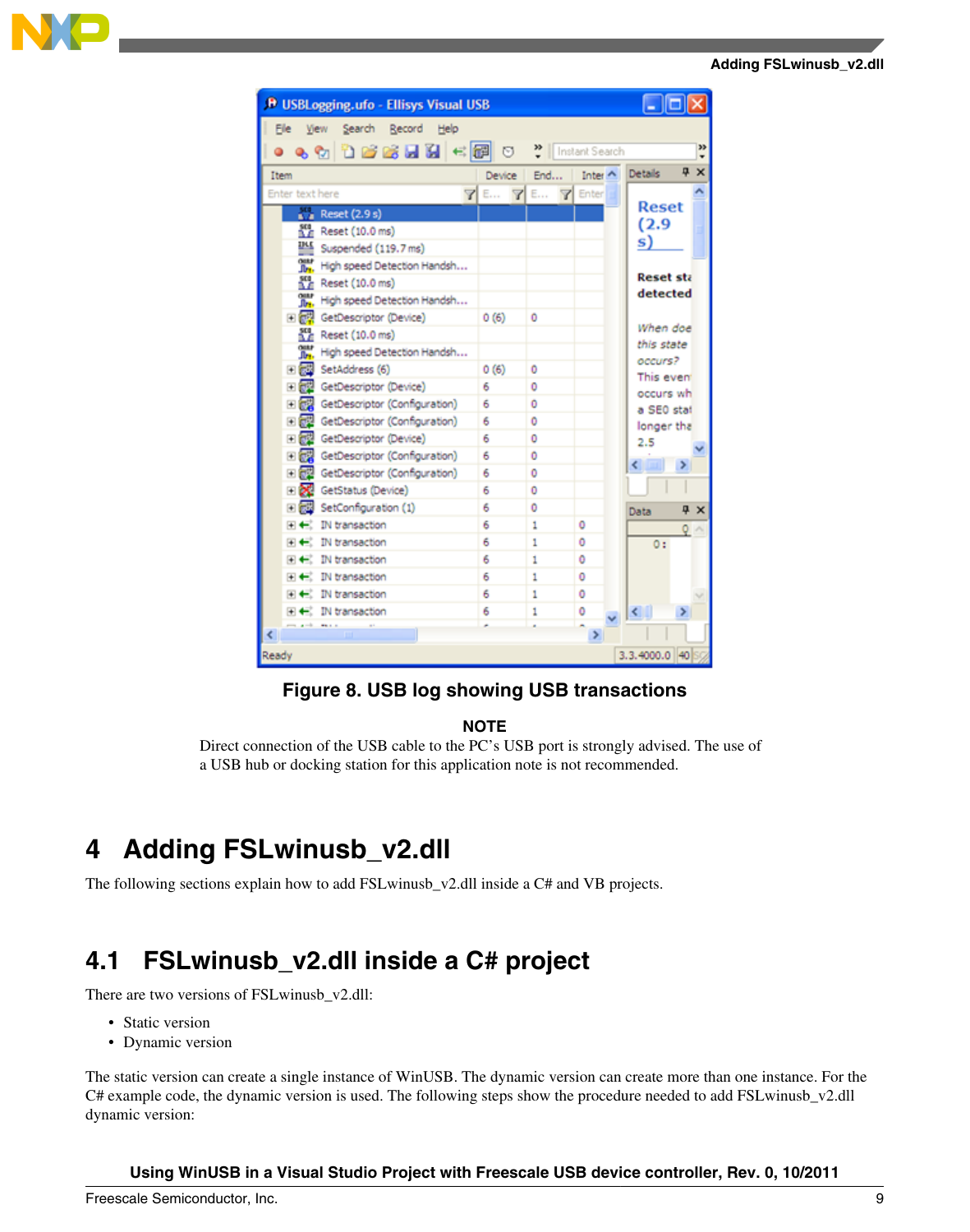

#### **Adding FSLwinusb\_v2.dll**

1. Go to "WinUSBExample in C#\WinUSBExample\WinUSBExample.sln" from AN4378SW.zip. Open it with VSC#2008. WinUSBExample project is shown in Figure 9.

| File Edit View Project Build Debug Data Format Tools Window Help<br>5 E - 6 F J X & 6 F - 8 - 5 - 5 F<br>۰I<br>후  日 수 리  ㅠ 아 쁘  53 M 28 #   00 \ \ \ \ \ #     } \ # #   # # #       H   H         + + +     B           + +<br>Solution Explorer - Solution WinUSBExampl - 7 X<br>$\star \times$<br>X Toolbox<br><b>Form1.cs [Design]</b><br>ade ee<br>Solution 'WinUSBExample' (1 project)<br>$\Box$ d $\mathsf{x}$<br>Testing WinUSB<br><b>B</b> - <b>MinUSBExample</b><br>B- Ball Properties<br>Start<br><b>B-Raj References</b><br>Close USB<br>Open USB | Ø     |
|---------------------------------------------------------------------------------------------------------------------------------------------------------------------------------------------------------------------------------------------------------------------------------------------------------------------------------------------------------------------------------------------------------------------------------------------------------------------------------------------------------------------------------------------------------------|-------|
|                                                                                                                                                                                                                                                                                                                                                                                                                                                                                                                                                               |       |
|                                                                                                                                                                                                                                                                                                                                                                                                                                                                                                                                                               |       |
|                                                                                                                                                                                                                                                                                                                                                                                                                                                                                                                                                               |       |
|                                                                                                                                                                                                                                                                                                                                                                                                                                                                                                                                                               |       |
|                                                                                                                                                                                                                                                                                                                                                                                                                                                                                                                                                               |       |
|                                                                                                                                                                                                                                                                                                                                                                                                                                                                                                                                                               |       |
|                                                                                                                                                                                                                                                                                                                                                                                                                                                                                                                                                               |       |
|                                                                                                                                                                                                                                                                                                                                                                                                                                                                                                                                                               |       |
|                                                                                                                                                                                                                                                                                                                                                                                                                                                                                                                                                               |       |
| El- Ell Form1.cs<br><sup>(2)</sup> Program.cs                                                                                                                                                                                                                                                                                                                                                                                                                                                                                                                 |       |
|                                                                                                                                                                                                                                                                                                                                                                                                                                                                                                                                                               |       |
| <b>Bulk</b>                                                                                                                                                                                                                                                                                                                                                                                                                                                                                                                                                   |       |
| <b>Bulk Transfer</b>                                                                                                                                                                                                                                                                                                                                                                                                                                                                                                                                          |       |
|                                                                                                                                                                                                                                                                                                                                                                                                                                                                                                                                                               |       |
| Interrupt                                                                                                                                                                                                                                                                                                                                                                                                                                                                                                                                                     |       |
| Intemupt Transfer                                                                                                                                                                                                                                                                                                                                                                                                                                                                                                                                             |       |
| Properties                                                                                                                                                                                                                                                                                                                                                                                                                                                                                                                                                    | $-4x$ |
| Form1 System.Windows.Forms.Form<br>Control                                                                                                                                                                                                                                                                                                                                                                                                                                                                                                                    |       |
| $\frac{81}{21}$ $\boxed{1}$<br>$\mathcal{F}$                                                                                                                                                                                                                                                                                                                                                                                                                                                                                                                  |       |
| 约 timer1<br>True<br>MinimizeBox                                                                                                                                                                                                                                                                                                                                                                                                                                                                                                                               |       |
| El MinimumSize<br>0, 0                                                                                                                                                                                                                                                                                                                                                                                                                                                                                                                                        |       |
| 100%<br>Opacity                                                                                                                                                                                                                                                                                                                                                                                                                                                                                                                                               |       |
| <b>田 Padding</b><br>0, 0, 0, 0<br>RightToLeft<br><b>No</b>                                                                                                                                                                                                                                                                                                                                                                                                                                                                                                    |       |
| $-1x$<br>Error List<br>RightToLeftLayout<br>False                                                                                                                                                                                                                                                                                                                                                                                                                                                                                                             |       |
| O Errors   A 0 Warnings   0 0 Messages<br>ShowIcon<br>True                                                                                                                                                                                                                                                                                                                                                                                                                                                                                                    |       |
| C File<br>Column<br>Line<br>Project<br><b>Text</b>                                                                                                                                                                                                                                                                                                                                                                                                                                                                                                            |       |
| The text associated with the control.                                                                                                                                                                                                                                                                                                                                                                                                                                                                                                                         |       |
| $\left\langle \right\rangle$<br>$\rightarrow$                                                                                                                                                                                                                                                                                                                                                                                                                                                                                                                 |       |
| Ready                                                                                                                                                                                                                                                                                                                                                                                                                                                                                                                                                         |       |

### **Figure 9. C# project source code**

2. Add FSLwinusb\_v2.dll as a reference file. See Figure 10, 11 and 12.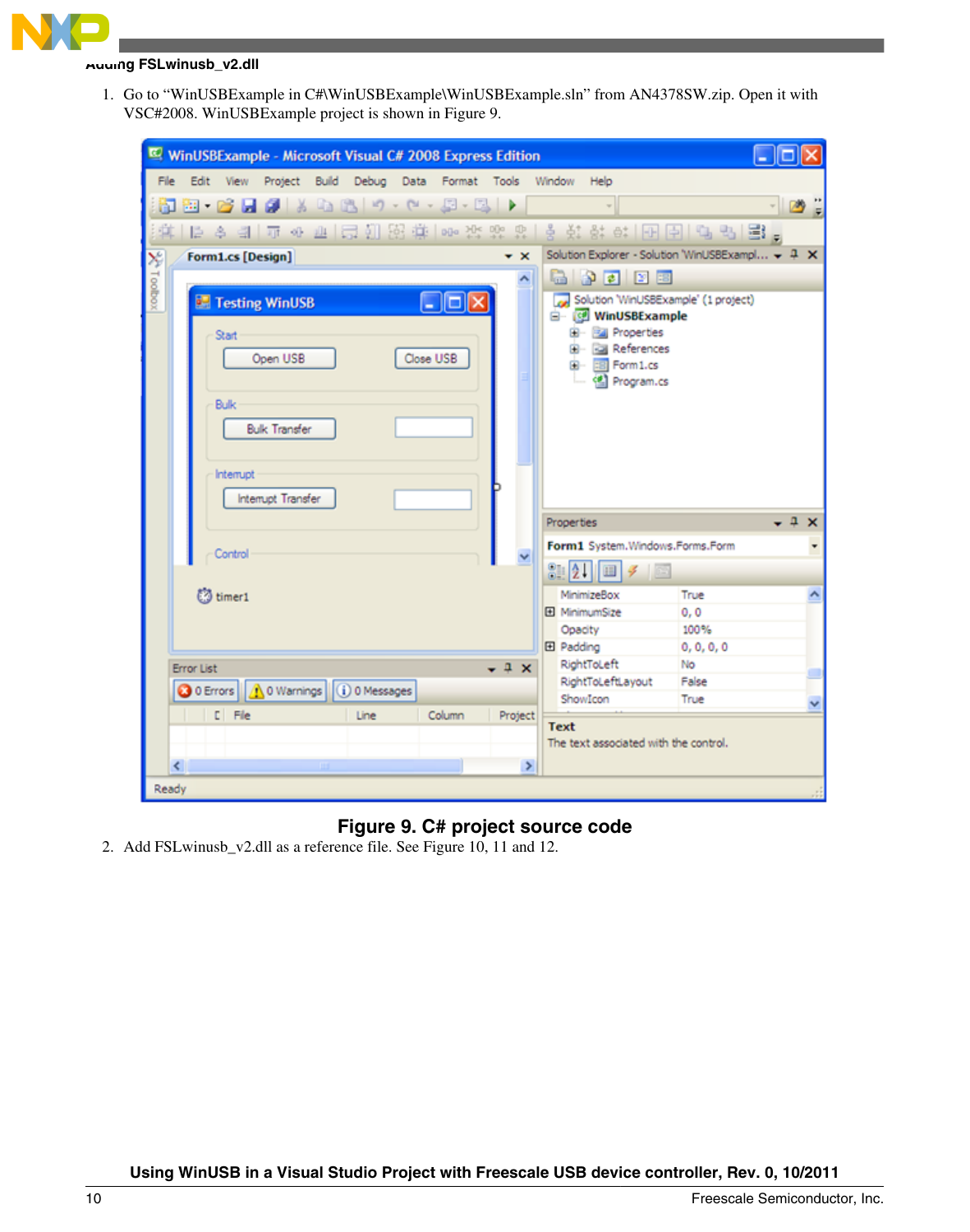



### **Figure 10. adding FSLwinusb\_v2.dll as a reference**

| <b>Add Reference</b>                                                             |                                                                                                                                    |        |
|----------------------------------------------------------------------------------|------------------------------------------------------------------------------------------------------------------------------------|--------|
| COM<br>.NET<br>Look in: <b>C</b> Release<br>FsWinusb_v2.dll<br>WinUSBExample.exe | Browse Recent<br>Projects<br>$\vee$ 0 $\beta$ $\heartsuit$ $\Box$<br>WinUSBExample.vshost.exe<br>WinUSBExample.vshost.exe.manifest |        |
| File name:<br>Files of type:                                                     | FslWinusb_v2.dll<br>Component Files (".dll;".tlb;".olb;".ocx;".exe;".manifest)                                                     |        |
|                                                                                  | ОК                                                                                                                                 | Cancel |

### **Figure 11. FSLwinusb\_v2.dll added as a reference**

3. Figure 13 shows some lines included in the Form1.cs from the C# project. The important parts of the source code needed by FSLwinusb\_v2.dll are highlighted in red rectangles. Note that the GUID passed to the usb\_open\_device() function is the same as the one listed in the INF file from the USB device.

#### **NOTE**

FSLwinusb\_v2.dll dynamic version requires the use of the reserved word "new" during USB init.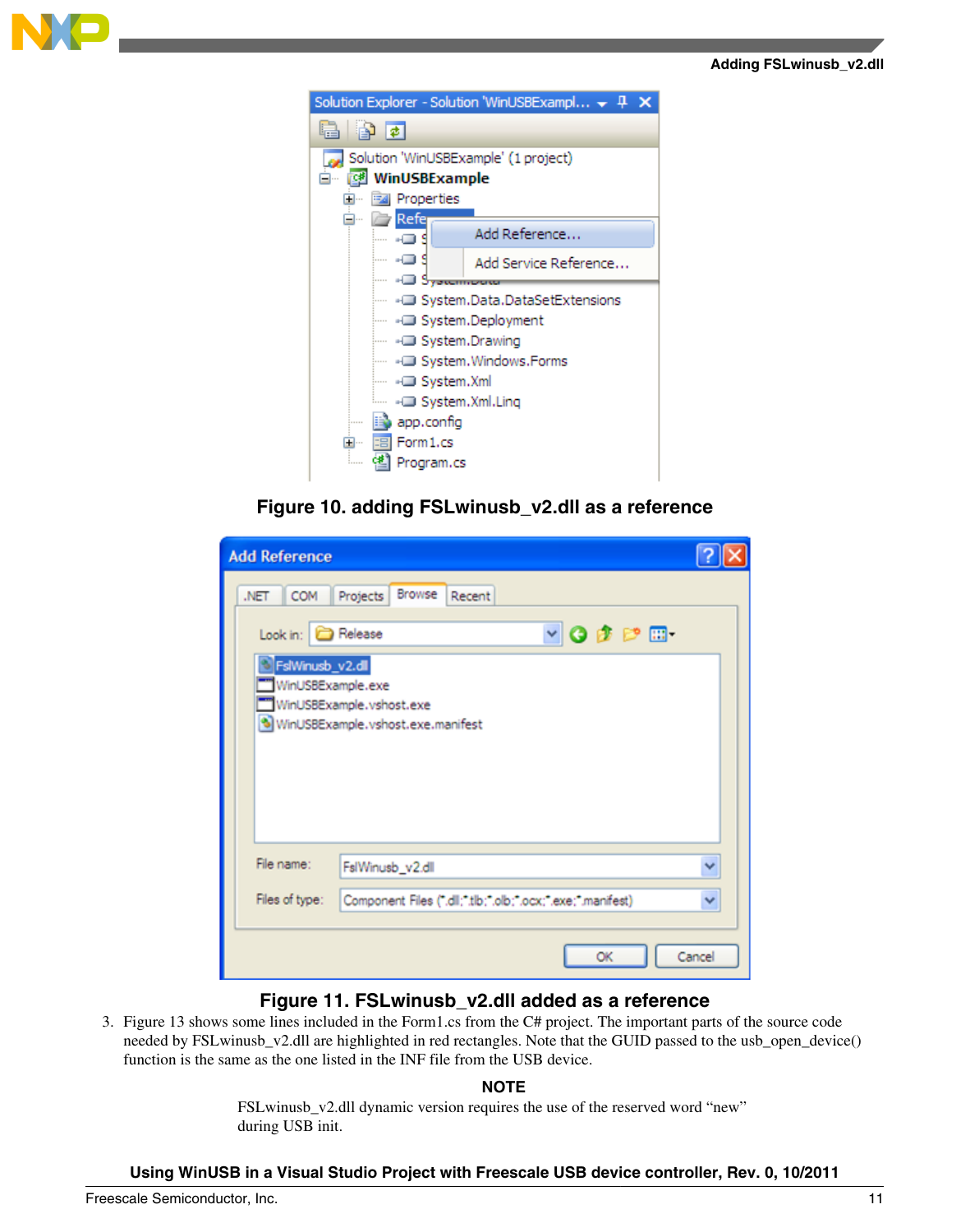<span id="page-11-0"></span>



**Figure 12. C# source code using FSLwinusb\_v2.dll**

## **4.2 FSLwinusb\_v2.dll inside a VB project**

The next figure shows how to call FSLwinusb\_v2.dll static version from a VB project. Visual Basic does not support the "new" reserved word, and then only the static version can be used. FSLwinusb\_v2.dll is added in the same way as stated in Section 3.2 for C#.

### **NOTE**

FSLwinUSB is called directly without using the "new" reserved word.

A different import reserved word is used with the static version.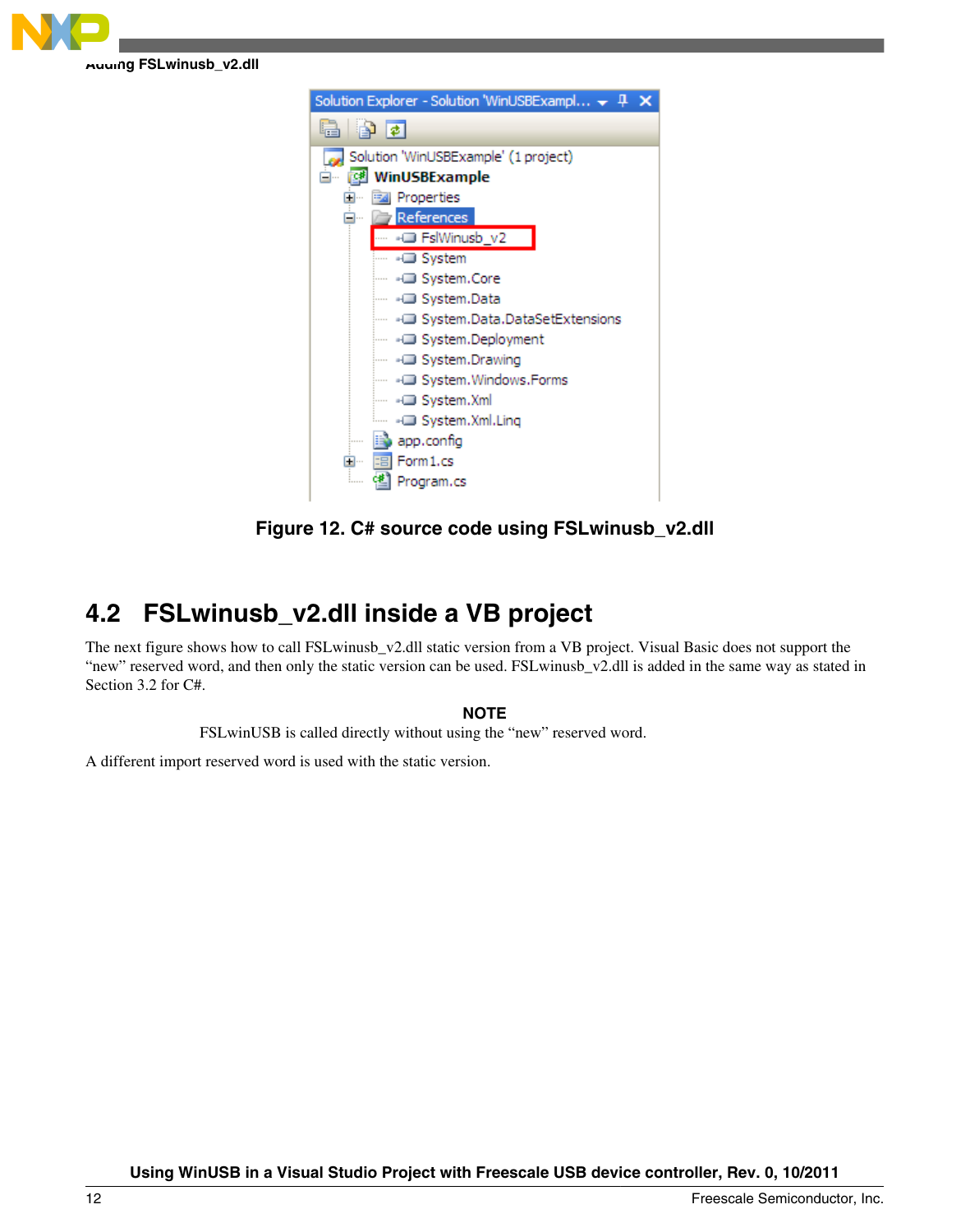#### **FSLwinusb\_v2.dll API**

<span id="page-12-0"></span>

| Imports FalWinusb. FalWinusb                                                  |  |
|-------------------------------------------------------------------------------|--|
|                                                                               |  |
|                                                                               |  |
| my_guid.DataB = 4H8F51                                                        |  |
| my guid. DataC = &H4C8E                                                       |  |
| my guid. Data0 = £H87                                                         |  |
| my guid. Data1 = 6H2B                                                         |  |
| my guid. Data2 = &H3E                                                         |  |
| my guid. Data3 = &H7F                                                         |  |
| my guid. Data4 = &H53                                                         |  |
| my guid. Data5 = &HCC                                                         |  |
| my guid. Data6 = &HF1                                                         |  |
| my guid. Data7 = 6H82                                                         |  |
|                                                                               |  |
| 'opening USB device with new GUID                                             |  |
| On Error GoTo wrong label                                                     |  |
| bGood = usb open device (my guid) ' usb open device () is in Fs1WinUSB.DLL    |  |
| If bGood = True Then                                                          |  |
| bGood = fnWinusb_QueryPipe(0, 0, sWinusb_ep0)                                 |  |
| bGood = fnWinusb_QueryPipe(0, 1, sWinusb_ep1)                                 |  |
| bGood = fnWinusb QueryPipe (0, 2, sWinusb ep2)                                |  |
| bGood = fnWinusb QueryPipe (0, 3, sWinusb ep3) 'EP4                           |  |
|                                                                               |  |
| bGood = usb SetPipePolicy(sWinusb ep0.PipeId, PIPE TRANSFER TIMEOUT, 4, 1000) |  |
| bGood = usb SetPipePolicy(sWinusb ep1.PipeId, PIPE TRANSFER TIMEOUT, 4, 10)   |  |
| bGood = usb SetPipePolicy(sWinusb ep2.PipeId, PIPE TRANSFER TIMEOUT, 4, 10)   |  |
| bGood = usb SetPipePolicy(sWinusb ep3.PipeId, PIPE TRANSFER TIMEOUT, 4, 10)   |  |
| fnWinusb OpenConfig DeviceL = True                                            |  |
| End If                                                                        |  |
| wrong label:                                                                  |  |
| On Error GoTo 0                                                               |  |
| End Function                                                                  |  |

### **Figure 13. VB project using FSLwinUSB\_v2.dll static version**

## **5 FSLwinusb\_v2.dll API**

The complete API is available at Microsoft website. usb\_open\_device() is the only function that is not available, which requires a GUID as the single parameter and returns a Boolean variable if USB device is correctly opened. Additionally, the first parameter of all functions is handled by the DLL. The name of the suppressed parameter is

"WINUSB\_INTERFACE\_HANDLE InterfaceHandle". The FSLwinUSB\_v2.dll handles this parameter internally, and then this parameter is omitted from the whole FSLwinUSB\_v2.dll API.

## **6 Conclusion**

This Application note explains how to integrate WinUSB in a PC application to use with a Freescale embedded device. The following solution can be used with any Freescale 8/16/32-bit MCU or MPU by adapting the firmware.

## **6.1 Problem reporting instructions**

Issues and suggestions about this document and drivers must be provided through the support web page at [https://](https://www.freescale.com/support) [www.freescale.com/support](https://www.freescale.com/support). Please reference this application note number in the support ticket.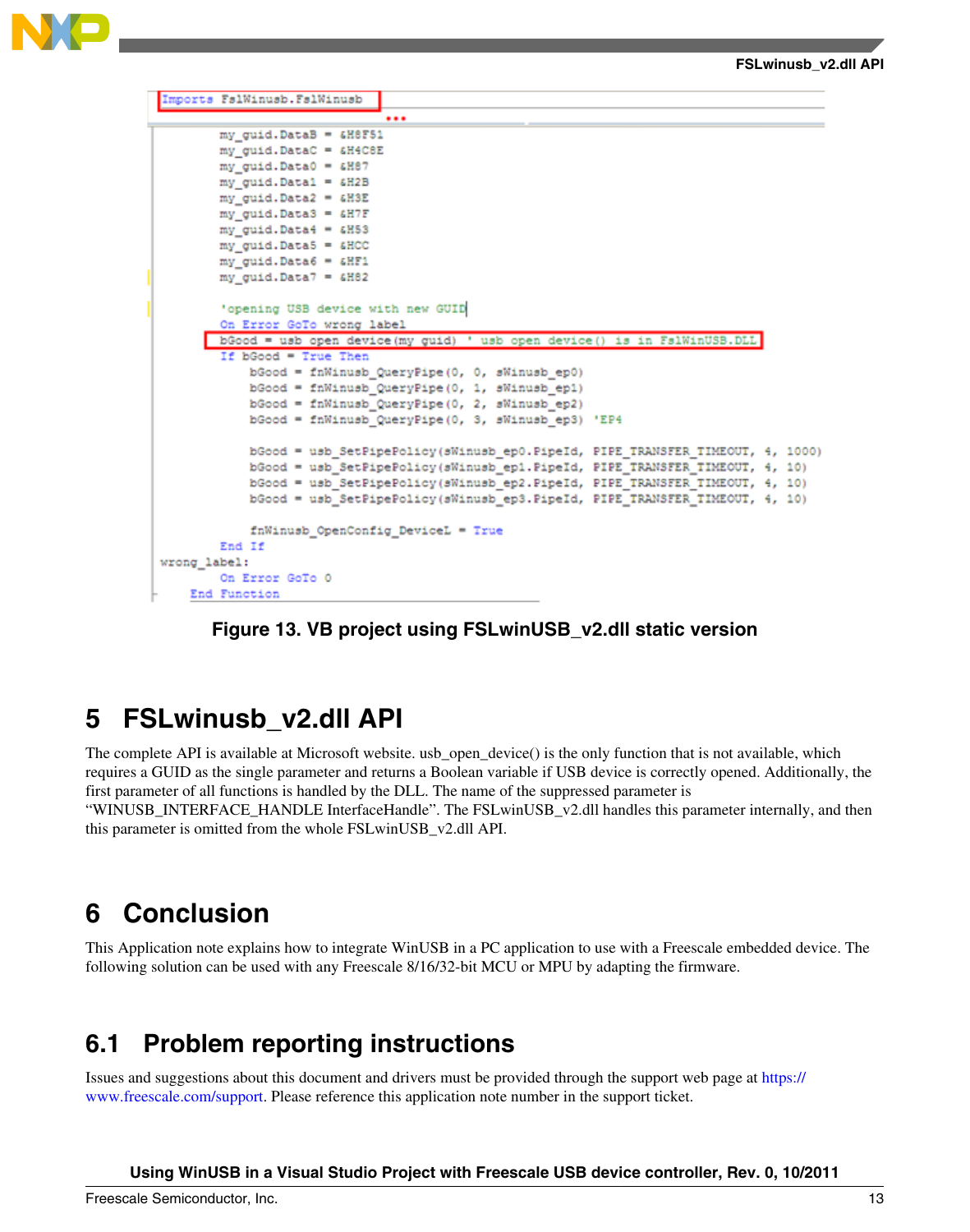<span id="page-13-0"></span>

## **6.2 Considerations and References**

The latest software updates and information about Using FSLwinusb\_v2.dll in a Visual Studio Project is available on the Freescale Semiconductor home page<https://www.freescale.com>.

- More details about WinUSB is available at<https://www.microsoft.com>.
- The AN4378SW contains all the necessary SW to run a customized USB class in the Freescale MCF51JM128 device and a PC running Windows OS.
- Download the source files for AN4378SW from<https://www.freescale.com>.